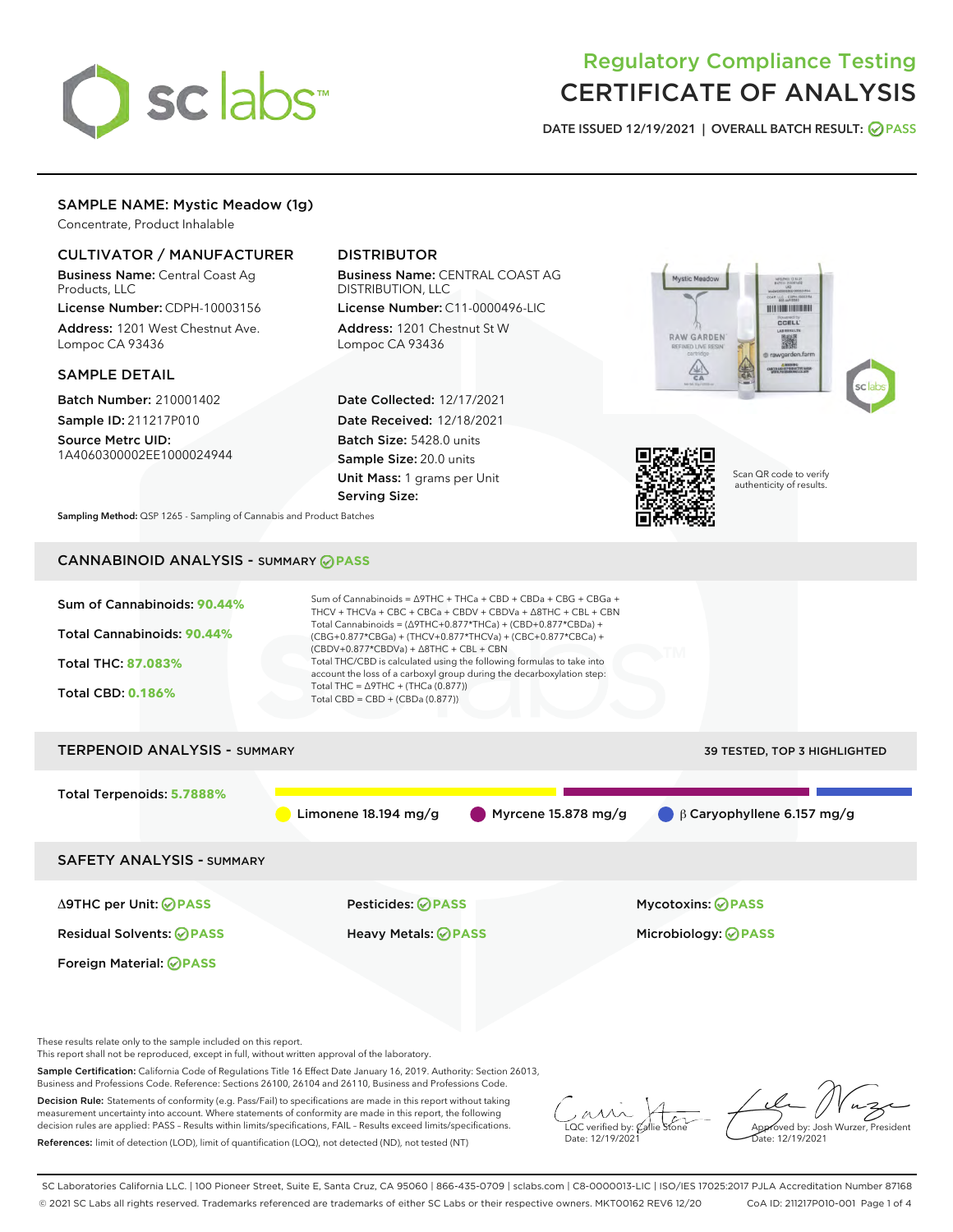



MYSTIC MEADOW (1G) | DATE ISSUED 12/19/2021 | OVERALL BATCH RESULT: **⊘** PASS

#### CANNABINOID TEST RESULTS - 12/18/2021 2 PASS

Tested by high-performance liquid chromatography with diode-array detection (HPLC-DAD). **Method:** QSP 1157 - Analysis of Cannabinoids by HPLC-DAD

#### TOTAL CANNABINOIDS: **90.44%**

Total Cannabinoids (Total THC) + (Total CBD) + (Total CBG) + (Total THCV) + (Total CBC) + (Total CBDV) + ∆8THC + CBL + CBN

TOTAL THC: **87.083%** Total THC (∆9THC+0.877\*THCa)

TOTAL CBD: **0.186%**

Total CBD (CBD+0.877\*CBDa)

TOTAL CBG: 2.428% Total CBG (CBG+0.877\*CBGa)

TOTAL THCV: 0.58% Total THCV (THCV+0.877\*THCVa)

TOTAL CBC: ND Total CBC (CBC+0.877\*CBCa)

TOTAL CBDV: ND Total CBDV (CBDV+0.877\*CBDVa)

| <b>COMPOUND</b>  | LOD/LOQ<br>(mg/g)          | <b>MEASUREMENT</b><br><b>UNCERTAINTY</b><br>(mg/g) | <b>RESULT</b><br>(mg/g) | <b>RESULT</b><br>(%) |
|------------------|----------------------------|----------------------------------------------------|-------------------------|----------------------|
| <b>A9THC</b>     | 0.06 / 0.26                | ±29.957                                            | 870.83                  | 87.083               |
| <b>CBG</b>       | 0.06/0.19                  | ±0.957                                             | 24.28                   | 2.428                |
| <b>THCV</b>      | 0.1 / 0.2                  | ±0.29                                              | 5.8                     | 0.58                 |
| <b>CBD</b>       | 0.07/0.29                  | ±0.086                                             | 1.86                    | 0.186                |
| <b>CBN</b>       | 0.1 / 0.3                  | $\pm 0.10$                                         | 1.6                     | 0.16                 |
| $\triangle$ 8THC | 0.1 / 0.4                  | N/A                                                | <b>ND</b>               | <b>ND</b>            |
| THCa             | 0.05/0.14                  | N/A                                                | <b>ND</b>               | <b>ND</b>            |
| <b>THCVa</b>     | 0.07/0.20                  | N/A                                                | <b>ND</b>               | <b>ND</b>            |
| <b>CBDa</b>      | 0.02/0.19                  | N/A                                                | <b>ND</b>               | <b>ND</b>            |
| <b>CBDV</b>      | 0.04 / 0.15                | N/A                                                | <b>ND</b>               | <b>ND</b>            |
| <b>CBDVa</b>     | 0.03/0.53                  | N/A                                                | <b>ND</b>               | <b>ND</b>            |
| <b>CBGa</b>      | 0.1 / 0.2                  | N/A                                                | <b>ND</b>               | <b>ND</b>            |
| <b>CBL</b>       | 0.06 / 0.24                | N/A                                                | <b>ND</b>               | <b>ND</b>            |
| <b>CBC</b>       | 0.2 / 0.5                  | N/A                                                | <b>ND</b>               | <b>ND</b>            |
| <b>CBCa</b>      | 0.07/0.28                  | N/A                                                | <b>ND</b>               | <b>ND</b>            |
|                  | <b>SUM OF CANNABINOIDS</b> |                                                    | 904.4 mg/g              | 90.44%               |

#### **UNIT MASS: 1 grams per Unit**

| ∆9THC per Unit                         | 1120 per-package limit | 870.83 mg/unit | <b>PASS</b> |
|----------------------------------------|------------------------|----------------|-------------|
| <b>Total THC per Unit</b>              |                        | 870.83 mg/unit |             |
| <b>CBD per Unit</b>                    |                        | $1.86$ mg/unit |             |
| <b>Total CBD per Unit</b>              |                        | $1.86$ mg/unit |             |
| <b>Sum of Cannabinoids</b><br>per Unit |                        | 904.4 mg/unit  |             |
| <b>Total Cannabinoids</b><br>per Unit  |                        | 904.4 mg/unit  |             |

| <b>COMPOUND</b>         | LOD/LOQ<br>(mg/g) | <b>MEASUREMENT</b><br><b>UNCERTAINTY</b><br>(mg/g) | <b>RESULT</b><br>(mg/g)                          | <b>RESULT</b><br>$(\%)$ |
|-------------------------|-------------------|----------------------------------------------------|--------------------------------------------------|-------------------------|
| Limonene                | 0.005 / 0.016     | ±0.2602                                            | 18.194                                           | 1.8194                  |
| <b>Myrcene</b>          | 0.008 / 0.025     | ±0.2048                                            | 15.878                                           | 1.5878                  |
| $\beta$ Caryophyllene   | 0.004 / 0.012     | ±0.2192                                            | 6.157                                            | 0.6157                  |
| $\beta$ Pinene          | 0.004 / 0.014     | ±0.0329                                            | 2.860                                            | 0.2860                  |
| Ocimene                 | 0.011 / 0.038     | ±0.0849                                            | 2.644                                            | 0.2644                  |
| $\alpha$ Pinene         | 0.005 / 0.017     | ±0.0217                                            | 2.528                                            | 0.2528                  |
| Linalool                | 0.009 / 0.032     | ±0.0923                                            | 2.428                                            | 0.2428                  |
| Terpinolene             | 0.008 / 0.026     | ±0.0391                                            | 1.907                                            | 0.1907                  |
| $\alpha$ Humulene       | 0.009/0.029       | ±0.0470                                            | 1.463                                            | 0.1463                  |
| Fenchol                 | 0.010 / 0.034     | ±0.0427                                            | 1.103                                            | 0.1103                  |
| <b>Terpineol</b>        | 0.016 / 0.055     | ±0.0625                                            | 1.018                                            | 0.1018                  |
| trans-ß-Farnesene       | 0.008 / 0.025     | ±0.0165                                            | 0.464                                            | 0.0464                  |
| Camphene                | 0.005 / 0.015     | ±0.0038                                            | 0.331                                            | 0.0331                  |
| <b>Borneol</b>          | 0.005 / 0.016     | ±0.0073                                            | 0.173                                            | 0.0173                  |
| $\alpha$ Bisabolol      | 0.008 / 0.026     | ±0.0061                                            | 0.114                                            | 0.0114                  |
| Fenchone                | 0.009 / 0.028     | ±0.0032                                            | 0.109                                            | 0.0109                  |
| $\alpha$ Cedrene        | 0.005 / 0.016     | ±0.0021                                            | 0.070                                            | 0.0070                  |
| $\alpha$ Phellandrene   | 0.006 / 0.020     | ±0.0009                                            | 0.069                                            | 0.0069                  |
| <b>Nerolidol</b>        | 0.009 / 0.028     | ±0.0038                                            | 0.060                                            | 0.0060                  |
| Valencene               | 0.009 / 0.030     | ±0.0041                                            | 0.059                                            | 0.0059                  |
| $\gamma$ Terpinene      | 0.006 / 0.018     | ±0.0010                                            | 0.058                                            | 0.0058                  |
| 3 Carene                | 0.005 / 0.018     | ±0.0007                                            | 0.052                                            | 0.0052                  |
| $\alpha$ Terpinene      | 0.005 / 0.017     | ±0.0008                                            | 0.051                                            | 0.0051                  |
| Citronellol             | 0.003 / 0.010     | ±0.0020                                            | 0.042                                            | 0.0042                  |
| Guaiol                  | 0.009 / 0.030     | ±0.0017                                            | 0.035                                            | 0.0035                  |
| Geraniol                | 0.002 / 0.007     | ±0.0009                                            | 0.021                                            | 0.0021                  |
| Sabinene                | 0.004 / 0.014     | N/A                                                | <loq< th=""><th><loq< th=""></loq<></th></loq<>  | <loq< th=""></loq<>     |
| p-Cymene                | 0.005 / 0.016     | N/A                                                | <loq< th=""><th><math>&lt;</math>LOQ</th></loq<> | $<$ LOQ                 |
| Sabinene Hydrate        | 0.006 / 0.022     | N/A                                                | <loq< th=""><th><loq< th=""></loq<></th></loq<>  | <loq< th=""></loq<>     |
| Isoborneol              | 0.004 / 0.012     | N/A                                                | <loq< th=""><th><loq< th=""></loq<></th></loq<>  | <loq< th=""></loq<>     |
| Caryophyllene<br>Oxide  | 0.010 / 0.033     | N/A                                                | <loq< th=""><th><loq< th=""></loq<></th></loq<>  | <loq< th=""></loq<>     |
| Eucalyptol              | 0.006 / 0.018     | N/A                                                | ND                                               | <b>ND</b>               |
| (-)-Isopulegol          | 0.005 / 0.016     | N/A                                                | ND                                               | ND                      |
| Camphor                 | 0.006 / 0.019     | N/A                                                | ND                                               | <b>ND</b>               |
| Menthol                 | 0.008 / 0.025     | N/A                                                | ND                                               | ND                      |
| Nerol                   | 0.003 / 0.011     | N/A                                                | ND                                               | ND                      |
| $R-(+)$ -Pulegone       | 0.003 / 0.011     | N/A                                                | ND                                               | <b>ND</b>               |
| <b>Geranyl Acetate</b>  | 0.004 / 0.014     | N/A                                                | ND                                               | ND                      |
| Cedrol                  | 0.008 / 0.027     | N/A                                                | ND                                               | ND                      |
| <b>TOTAL TERPENOIDS</b> |                   |                                                    | 57.888 mg/g                                      | 5.7888%                 |

SC Laboratories California LLC. | 100 Pioneer Street, Suite E, Santa Cruz, CA 95060 | 866-435-0709 | sclabs.com | C8-0000013-LIC | ISO/IES 17025:2017 PJLA Accreditation Number 87168 © 2021 SC Labs all rights reserved. Trademarks referenced are trademarks of either SC Labs or their respective owners. MKT00162 REV6 12/20 CoA ID: 211217P010-001 Page 2 of 4

# TERPENOID TEST RESULTS - 12/19/2021

Terpene analysis utilizing gas chromatography-flame ionization detection (GC-FID). **Method:** QSP 1192 - Analysis of Terpenoids by GC-FID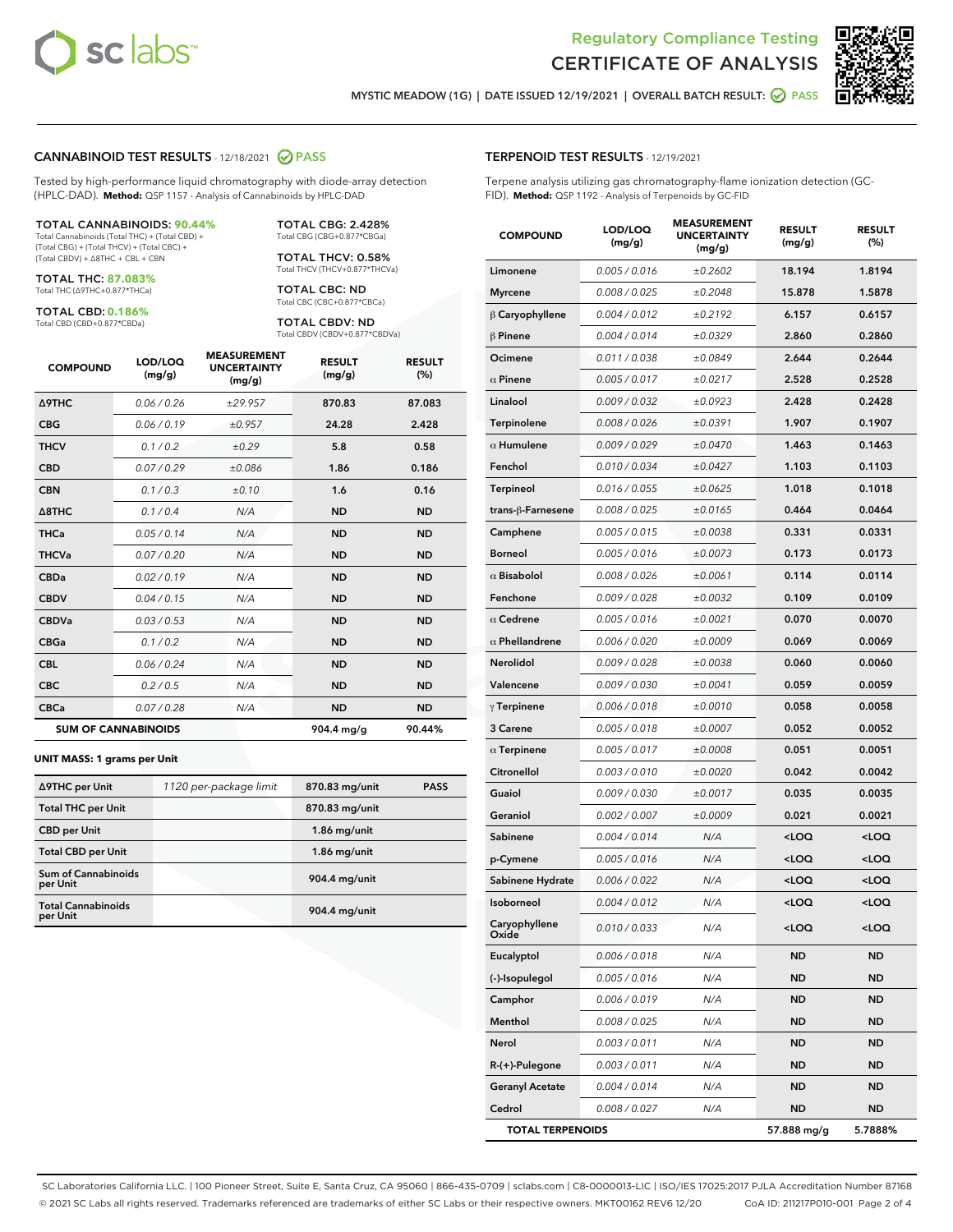



MYSTIC MEADOW (1G) | DATE ISSUED 12/19/2021 | OVERALL BATCH RESULT: **⊘** PASS

# CATEGORY 1 PESTICIDE TEST RESULTS - 12/19/2021 2 PASS

Pesticide and plant growth regulator analysis utilizing high-performance liquid chromatography-mass spectrometry (HPLC-MS) or gas chromatography-mass spectrometry (GC-MS). \*GC-MS utilized where indicated. **Method:** QSP 1212 - Analysis of Pesticides and Mycotoxins by LC-MS or QSP 1213 - Analysis of Pesticides by GC-MS

| <b>COMPOUND</b>             | LOD/LOQ<br>$(\mu g/g)$ | <b>ACTION</b><br><b>LIMIT</b><br>$(\mu g/g)$ | <b>MEASUREMENT</b><br><b>UNCERTAINTY</b><br>$(\mu g/g)$ | <b>RESULT</b><br>$(\mu g/g)$ | <b>RESULT</b> |
|-----------------------------|------------------------|----------------------------------------------|---------------------------------------------------------|------------------------------|---------------|
| Aldicarb                    | 0.03/0.08              | $>$ LOD                                      | N/A                                                     | <b>ND</b>                    | <b>PASS</b>   |
| Carbofuran                  | 0.02 / 0.05            | $\ge$ LOD                                    | N/A                                                     | <b>ND</b>                    | <b>PASS</b>   |
| Chlordane*                  | 0.03/0.08              | $>$ LOD                                      | N/A                                                     | <b>ND</b>                    | <b>PASS</b>   |
| Chlorfenapyr*               | 0.03/0.10              | $\ge$ LOD                                    | N/A                                                     | <b>ND</b>                    | <b>PASS</b>   |
| Chlorpyrifos                | 0.02 / 0.06            | $\ge$ LOD                                    | N/A                                                     | <b>ND</b>                    | <b>PASS</b>   |
| Coumaphos                   | 0.02 / 0.07            | $\ge$ LOD                                    | N/A                                                     | <b>ND</b>                    | <b>PASS</b>   |
| Daminozide                  | 0.02 / 0.07            | $\ge$ LOD                                    | N/A                                                     | <b>ND</b>                    | <b>PASS</b>   |
| <b>DDVP</b><br>(Dichlorvos) | 0.03/0.09              | $\ge$ LOD                                    | N/A                                                     | <b>ND</b>                    | <b>PASS</b>   |
| <b>Dimethoate</b>           | 0.03 / 0.08            | $\ge$ LOD                                    | N/A                                                     | <b>ND</b>                    | <b>PASS</b>   |
| Ethoprop(hos)               | 0.03/0.10              | $\ge$ LOD                                    | N/A                                                     | <b>ND</b>                    | <b>PASS</b>   |
| Etofenprox                  | 0.02 / 0.06            | $\ge$ LOD                                    | N/A                                                     | <b>ND</b>                    | <b>PASS</b>   |
| Fenoxycarb                  | 0.03 / 0.08            | $\ge$ LOD                                    | N/A                                                     | <b>ND</b>                    | <b>PASS</b>   |
| Fipronil                    | 0.03/0.08              | $>$ LOD                                      | N/A                                                     | <b>ND</b>                    | <b>PASS</b>   |
| Imazalil                    | 0.02 / 0.06            | $\ge$ LOD                                    | N/A                                                     | <b>ND</b>                    | <b>PASS</b>   |
| <b>Methiocarb</b>           | 0.02 / 0.07            | $\ge$ LOD                                    | N/A                                                     | <b>ND</b>                    | <b>PASS</b>   |
| Methyl<br>parathion         | 0.03/0.10              | $\ge$ LOD                                    | N/A                                                     | <b>ND</b>                    | <b>PASS</b>   |
| <b>Mevinphos</b>            | 0.03/0.09              | $\ge$ LOD                                    | N/A                                                     | <b>ND</b>                    | <b>PASS</b>   |
| Paclobutrazol               | 0.02 / 0.05            | $>$ LOD                                      | N/A                                                     | <b>ND</b>                    | <b>PASS</b>   |
| Propoxur                    | 0.03/0.09              | $\ge$ LOD                                    | N/A                                                     | <b>ND</b>                    | <b>PASS</b>   |
| Spiroxamine                 | 0.03 / 0.08            | $\ge$ LOD                                    | N/A                                                     | <b>ND</b>                    | <b>PASS</b>   |
| Thiacloprid                 | 0.03/0.10              | $\ge$ LOD                                    | N/A                                                     | <b>ND</b>                    | <b>PASS</b>   |

#### CATEGORY 2 PESTICIDE TEST RESULTS - 12/19/2021 @ PASS

| <b>COMPOUND</b>          | LOD/LOO<br>$(\mu g/g)$ | <b>ACTION</b><br>LIMIT<br>$(\mu g/g)$ | <b>MEASUREMENT</b><br><b>UNCERTAINTY</b><br>$(\mu g/g)$ | <b>RESULT</b><br>$(\mu g/g)$ | <b>RESULT</b> |  |
|--------------------------|------------------------|---------------------------------------|---------------------------------------------------------|------------------------------|---------------|--|
| Abamectin                | 0.03/0.10              | 0.1                                   | N/A                                                     | <b>ND</b>                    | <b>PASS</b>   |  |
| Acephate                 | 0.02/0.07              | 0.1                                   | N/A                                                     | <b>ND</b>                    | <b>PASS</b>   |  |
| Acequinocyl              | 0.02/0.07              | 0.1                                   | N/A                                                     | <b>ND</b>                    | <b>PASS</b>   |  |
| Acetamiprid              | 0.02 / 0.05            | 0.1                                   | N/A                                                     | <b>ND</b>                    | <b>PASS</b>   |  |
| Azoxystrobin             | 0.02/0.07              | 0.1                                   | N/A                                                     | <b>ND</b>                    | <b>PASS</b>   |  |
| <b>Bifenazate</b>        | 0.01 / 0.04            | 0.1                                   | N/A                                                     | <b>ND</b>                    | <b>PASS</b>   |  |
| <b>Bifenthrin</b>        | 0.02 / 0.05            | 3                                     | N/A                                                     | <b>ND</b>                    | <b>PASS</b>   |  |
| <b>Boscalid</b>          | 0.03/0.09              | 0.1                                   | N/A                                                     | <b>ND</b>                    | <b>PASS</b>   |  |
| Captan                   | 0.19/0.57              | 0.7                                   | N/A                                                     | <b>ND</b>                    | <b>PASS</b>   |  |
| Carbaryl                 | 0.02/0.06              | 0.5                                   | N/A                                                     | <b>ND</b>                    | <b>PASS</b>   |  |
| Chlorantranilip-<br>role | 0.04/0.12              | 10                                    | N/A                                                     | <b>ND</b>                    | <b>PASS</b>   |  |
| Clofentezine             | 0.03/0.09              | 0.1                                   | N/A                                                     | <b>ND</b>                    | <b>PASS</b>   |  |

## CATEGORY 2 PESTICIDE TEST RESULTS - 12/19/2021 continued

| <b>COMPOUND</b>               | LOD/LOQ<br>(µg/g) | <b>ACTION</b><br><b>LIMIT</b><br>$(\mu g/g)$ | <b>MEASUREMENT</b><br><b>UNCERTAINTY</b><br>$(\mu g/g)$ | <b>RESULT</b><br>(µg/g) | <b>RESULT</b> |
|-------------------------------|-------------------|----------------------------------------------|---------------------------------------------------------|-------------------------|---------------|
| Cyfluthrin                    | 0.12 / 0.38       | 2                                            | N/A                                                     | <b>ND</b>               | <b>PASS</b>   |
| Cypermethrin                  | 0.11/0.32         | 1                                            | N/A                                                     | ND                      | <b>PASS</b>   |
| <b>Diazinon</b>               | 0.02 / 0.05       | 0.1                                          | N/A                                                     | ND                      | <b>PASS</b>   |
| Dimethomorph                  | 0.03 / 0.09       | 2                                            | N/A                                                     | ND                      | <b>PASS</b>   |
| Etoxazole                     | 0.02 / 0.06       | 0.1                                          | N/A                                                     | ND                      | <b>PASS</b>   |
| Fenhexamid                    | 0.03 / 0.09       | 0.1                                          | N/A                                                     | ND                      | <b>PASS</b>   |
| Fenpyroximate                 | 0.02 / 0.06       | 0.1                                          | N/A                                                     | ND                      | PASS          |
| <b>Flonicamid</b>             | 0.03 / 0.10       | 0.1                                          | N/A                                                     | ND                      | <b>PASS</b>   |
| Fludioxonil                   | 0.03 / 0.10       | 0.1                                          | N/A                                                     | <b>ND</b>               | <b>PASS</b>   |
| Hexythiazox                   | 0.02 / 0.07       | 0.1                                          | N/A                                                     | <b>ND</b>               | <b>PASS</b>   |
| Imidacloprid                  | 0.04 / 0.11       | 5                                            | N/A                                                     | ND                      | <b>PASS</b>   |
| Kresoxim-methyl               | 0.02 / 0.07       | 0.1                                          | N/A                                                     | <b>ND</b>               | <b>PASS</b>   |
| Malathion                     | 0.03 / 0.09       | 0.5                                          | N/A                                                     | ND                      | <b>PASS</b>   |
| Metalaxyl                     | 0.02 / 0.07       | $\overline{2}$                               | N/A                                                     | ND                      | <b>PASS</b>   |
| Methomyl                      | 0.03 / 0.10       | $\mathbf{1}$                                 | N/A                                                     | ND                      | <b>PASS</b>   |
| Myclobutanil                  | 0.03 / 0.09       | 0.1                                          | N/A                                                     | ND                      | <b>PASS</b>   |
| Naled                         | 0.02 / 0.07       | 0.1                                          | N/A                                                     | ND                      | <b>PASS</b>   |
| Oxamyl                        | 0.04 / 0.11       | 0.5                                          | N/A                                                     | <b>ND</b>               | <b>PASS</b>   |
| Pentachloronitro-<br>benzene* | 0.03/0.09         | 0.1                                          | N/A                                                     | ND                      | <b>PASS</b>   |
| Permethrin                    | 0.04 / 0.12       | 0.5                                          | N/A                                                     | ND                      | <b>PASS</b>   |
| Phosmet                       | 0.03 / 0.10       | 0.1                                          | N/A                                                     | <b>ND</b>               | <b>PASS</b>   |
| Piperonylbu-<br>toxide        | 0.02 / 0.07       | 3                                            | N/A                                                     | ND                      | <b>PASS</b>   |
| Prallethrin                   | 0.03 / 0.08       | 0.1                                          | N/A                                                     | ND                      | <b>PASS</b>   |
| Propiconazole                 | 0.02 / 0.07       | 0.1                                          | N/A                                                     | ND                      | <b>PASS</b>   |
| Pyrethrins                    | 0.04 / 0.12       | 0.5                                          | N/A                                                     | <b>ND</b>               | <b>PASS</b>   |
| Pyridaben                     | 0.02 / 0.07       | 0.1                                          | N/A                                                     | ND                      | <b>PASS</b>   |
| Spinetoram                    | 0.02 / 0.07       | 0.1                                          | N/A                                                     | ND                      | <b>PASS</b>   |
| Spinosad                      | 0.02 / 0.07       | 0.1                                          | N/A                                                     | ND                      | <b>PASS</b>   |
| Spiromesifen                  | 0.02 / 0.05       | 0.1                                          | N/A                                                     | ND                      | <b>PASS</b>   |
| Spirotetramat                 | 0.02 / 0.06       | 0.1                                          | N/A                                                     | ND                      | <b>PASS</b>   |
| Tebuconazole                  | 0.02 / 0.07       | 0.1                                          | N/A                                                     | <b>ND</b>               | <b>PASS</b>   |
| Thiamethoxam                  | 0.03 / 0.10       | 5                                            | N/A                                                     | ND                      | <b>PASS</b>   |
| Trifloxystrobin               | 0.03 / 0.08       | 0.1                                          | N/A                                                     | <b>ND</b>               | <b>PASS</b>   |

SC Laboratories California LLC. | 100 Pioneer Street, Suite E, Santa Cruz, CA 95060 | 866-435-0709 | sclabs.com | C8-0000013-LIC | ISO/IES 17025:2017 PJLA Accreditation Number 87168 © 2021 SC Labs all rights reserved. Trademarks referenced are trademarks of either SC Labs or their respective owners. MKT00162 REV6 12/20 CoA ID: 211217P010-001 Page 3 of 4